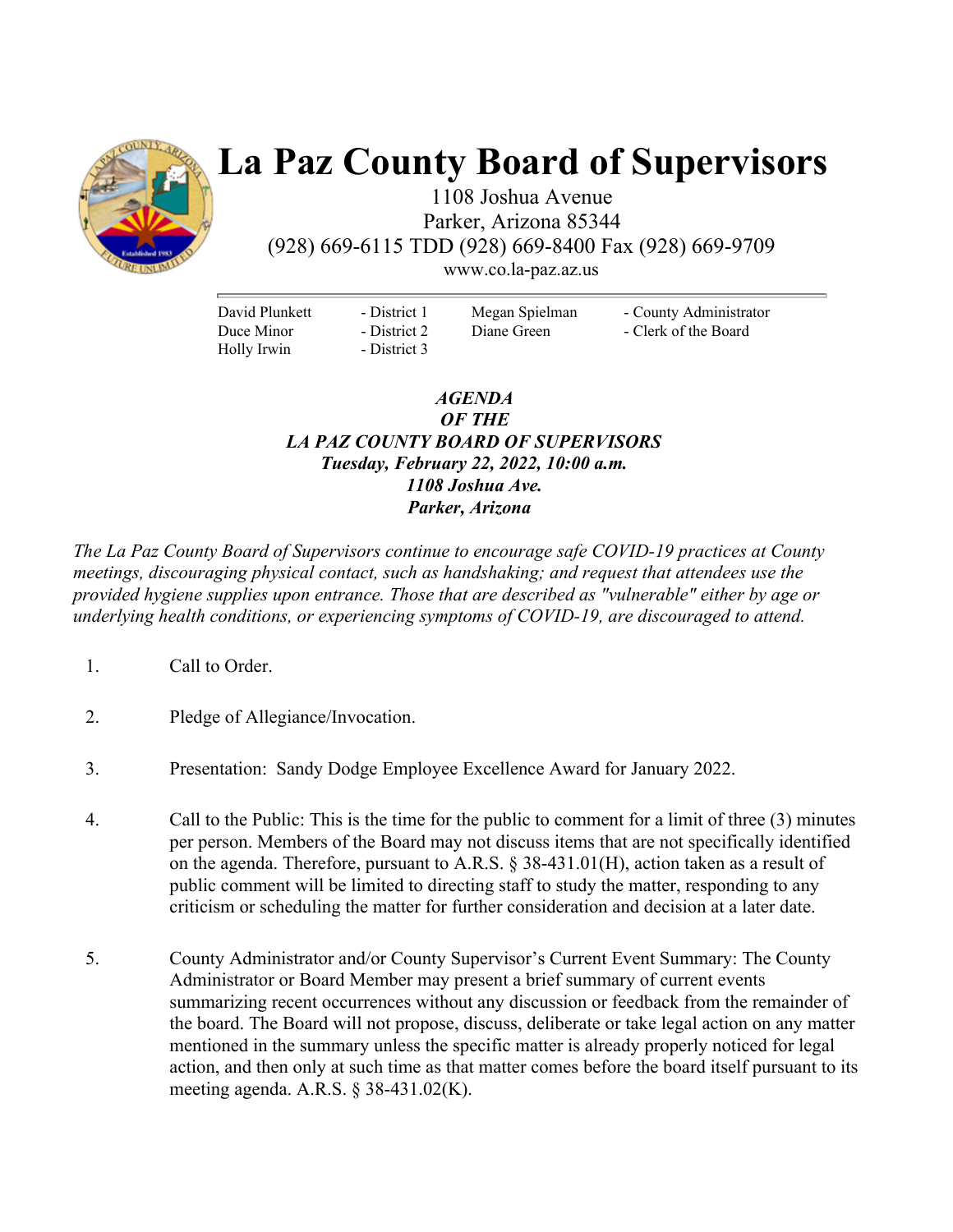La Paz County Board of Supervisors Tuesday, February 22, 2022, 10:00 a.m. Regular Meeting

*The following items listed under the CONSENT AGENDA will be considered as a group and acted on by one motion with no separate discussion of said items, unless a Board Member so requests. In that event, the item will be removed from the CONSENT AGENDA for separate discussion and action.* 

### 6. **CONSENT AGENDA** *(Discussion and possible action on the following items):*

- a. Approval of Minutes of the Monday, September 20, 2021, 10:00 a.m., Regular Meeting; September 23, 2021, 10:00 a.m., Special Meeting – *Clerk of the Board.*
- b. Approve La Paz County payables for FY2021/2022, as presented, including handwritten warrants, for November 2021, in the amount of \$1,152,218.52; December 2021, in the amount of \$891,676.03; and January 2022, in the amount of \$1,440,676.57 *- Finance.*
- c. Approve to appoint of Matthew G. Newman as part-time Judge Pro Tempore of the Superior Court, pursuant to A.R.S. §12-141, commencing July 1, 2022, and ending June 30, 2023; compensation at 80% of a Superior Court Judge salary - *Superior Court.*
- d. Approve to appoint the position of 911 Dispatcher, a vacant and budgeted position *Sheriff.*
- e. Approve a 2.5% salary increase for all probation officers (5) and support staff (2), excluding the Chief Probation Officer and Pre-Trial Officer (vacant), a budgeted increase funded through special revenue (state funds) and zero impact to the general fund - *Probation.*
- f. Approve promotion and salary increase of Deputy County Attorney I to the position of Deputy County Attorney II - *County Attorney.*
- g. Approve to appoint the position of Dispatcher, a vacant and budgeted position *Sheriff.*
- h. Approve to promote Deputy Clerk Fiscal Control to the position of Court Clerk Fiscal Control, a budgeted position - *Superior Court.*
- i. Approve to appoint the position of Building Inspector/Code Compliance, a vacant and budgeted position - *Community Development.*
- j. Approve IGA between La Paz County and Town of Parker for providing Information Technology Services, Spillman, to the Town of Parker - *Sheriff.*
- k. Approve Department of Emergency and Military Affairs ( DEMA) 2021 Subrecipient Management Performance Grant Agreement # 86-0445604, providing 50% of costs expended for approved services, supplies and equipment up to \$107,488.48, for the period between July 1, 2021, through June 2022 - *Emergency Management.*